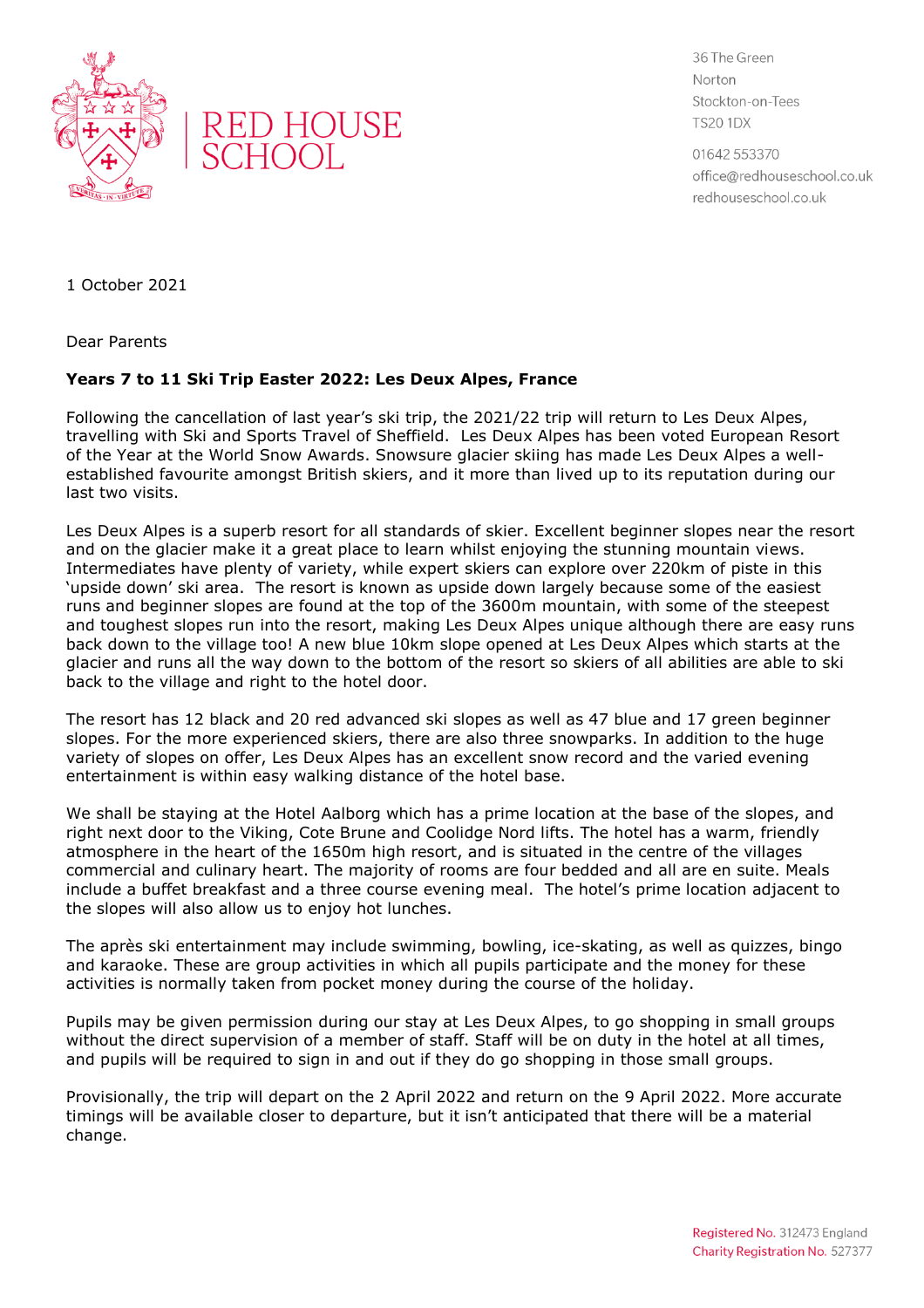As the trip has been delayed until Easter, parents of Year 11 pupils should be aware that written GCSE examinations start on Monday 16 May 2022. Parents should also be aware that speaking tests for language subjects take place on individually identified days throughout the months of April and May.

The cost this year will be £1250 and will include:

- Return coach travel from school to UK airport
- Return flights from a Northern airport
- Overseas coach transfers
- 7 nights full board accommodation including hot lunches
- 6 days lift pass
- 6 days hire of skis, boots, poles and helmets
- 30 hours of ski tuition 5 hours per day
- Snow Guarantee Insurance
- Fully Comprehensive Winter Sports Travel Insurance
- Dedicated Resort Representative
- 24 hour emergency contact number & medical assistance service

Those pupils that have not skied before will be given the opportunity to visit an indoor ski slope during the period leading up to the trip. This will be at Castleford indoor slopes, and the viability of this option will be assessed once pupil numbers and skiing ability have been confirmed.

If you would like your son/daughter to go on this trip please complete the slip below and return it to school, paying the non-refundable deposit of £250 into the school account as detailed below. This initial deposit is required by Monday 1 November with the final balance will become due early in January 2022. Places are limited to 40 pupils and will be allocated on a first come basis. The viability of the trip will be reassessed should pupil numbers not reach 30.

Bank account details for deposits and the final balance are as follows:

Sort code – 30 98 13 Account number – 01776186 Bank - Lloyds Bank

Once pupils have paid their deposits, they will be required to complete 'Code of Conduct', 'Medical Information' and skiing ability documentation.

The teachers accompanying pupils will be Mr Wilkinson, Mrs Gaunt, Mrs Reily, Mr Palmer and Mr Thorogood.

Any pupils who need to use an inhaler or epipen will need to carry their device with them at all times, although a spare may also be deposited with staff.

The trip will be covered by specialist winter sports insurance that covers all aspects of the trip, including medical insurance and is provided via the tour company, Ski and Sports Travel. Copies of the cover can be provided for those pupils who do sign up for the trip. This wintersports insurance carries an excess of £50/claim, and parents will be asked to cover this cost upon our return should an insurance claim arise.

The tour company have provided additional Covid insurance guarantees should the event be cancelled due to government restrictions, and have further advised that unvaccinated travelers may be required to provide negative Covid test results before travelling and upon their return. However, this is requirement is under regular review and may change prior to departure.